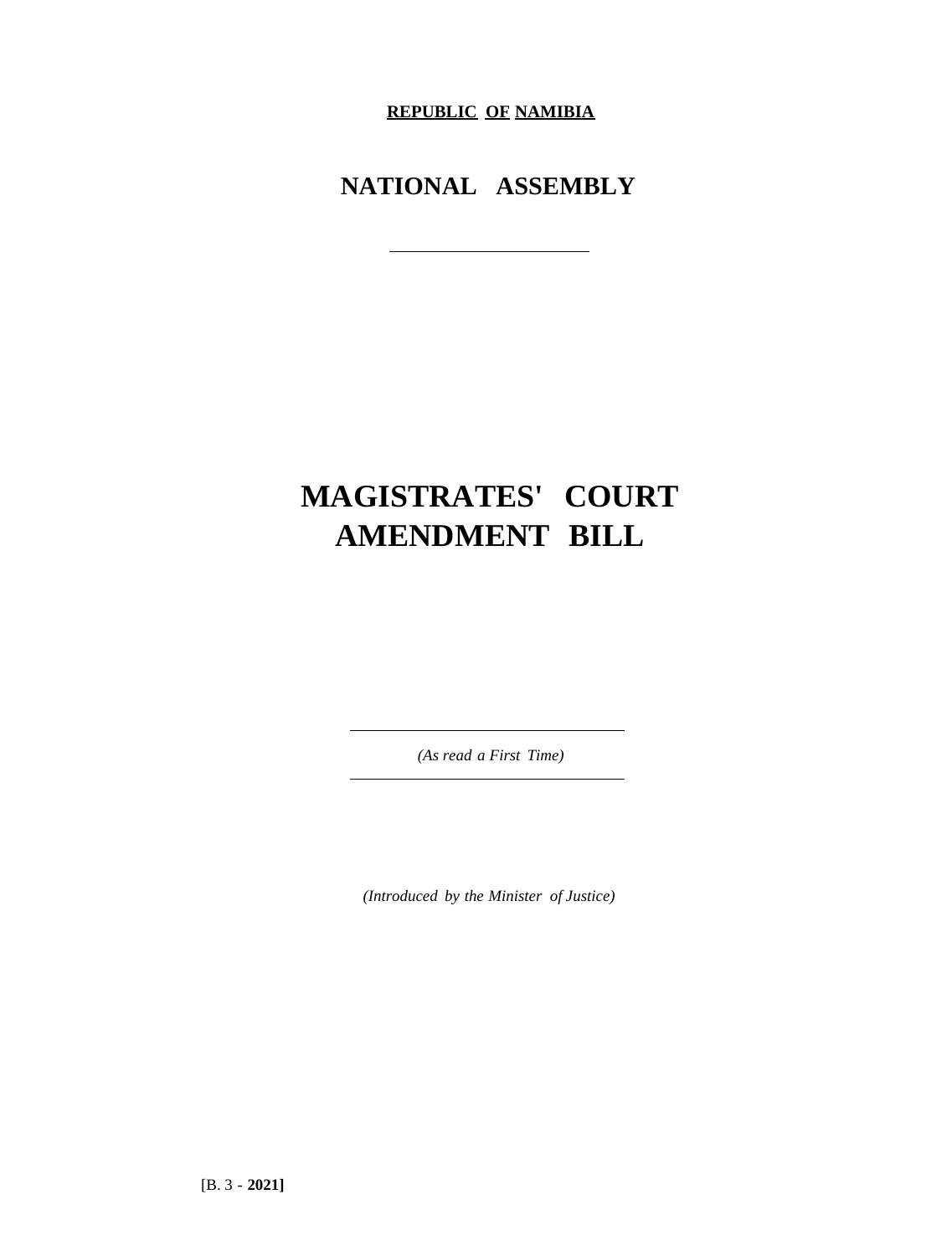Words underlined with a solid line indicate insertions in existing provisions.

Words in bold type in square brackets indicate omissions from existing provisions.

## **BILL**

To amend the Magistrates' Courts Act, 1944, so as to increase the jurisdiction of magistrates' courts; to impose restrictions on the sale in execution of immovable property; and to deal with incidental matters.

BE IT ENACTED as passed by the Parliament, and assented to by the President, of the Republic of Namibia, as follows:

Amendment of section 29 of Act No. 32 of 1944, as amended by section 13 of Act No. 40 of1952, section 39 of Act No. 68 of 1957, section 3 of Act No. 19 of1963 and section 10 of Act No. 53 of 1970 and substituted by section 27 of Act No. 94 of 1974 and amended by section 6 of Act No. 11 of 1985 and substituted by section 1 of Act No. 9 of 1997

1. Section 29 of the Magistrates Courts' Act, 1944 (Act No. 32 of 1944) (hereafter called "the principal Act") is amended by the substitution for subsection (1) of the following subsection:

"( 1) Subject to the provisions of this Act, the court, in respect of causes of action, shall have jurisdiction in -

- (a) actions in which is claimed the delivery or transfer of any property, movable or immovable, not exceeding [N\$25 000] N\$I 000 000 in value;
- (b) actions of ejectment against the occupier of any premises or land within the district: Provided that, where the right of occupation of any such premises or land is in dispute between the parties, such right does not exceed [N\$25 000] N\$I 000 000 in clear value to the occupier;
- (c) actions for the determination of a right of way, notwithstanding the provisions of section 46;
- (d) actions on or arising out of a liquid document or a mortgage bond, where the claim does not exceed [N\$100 000] N\$1 000 000;
- (e) actions on or arising out of any credit agreement as defined in section 1 of the Credit Agreements Act, 1980 (Act No. 75 of 1980), where the claim or the value of the property in dispute does not exceed [N\$100 000] N\$1 000 000; and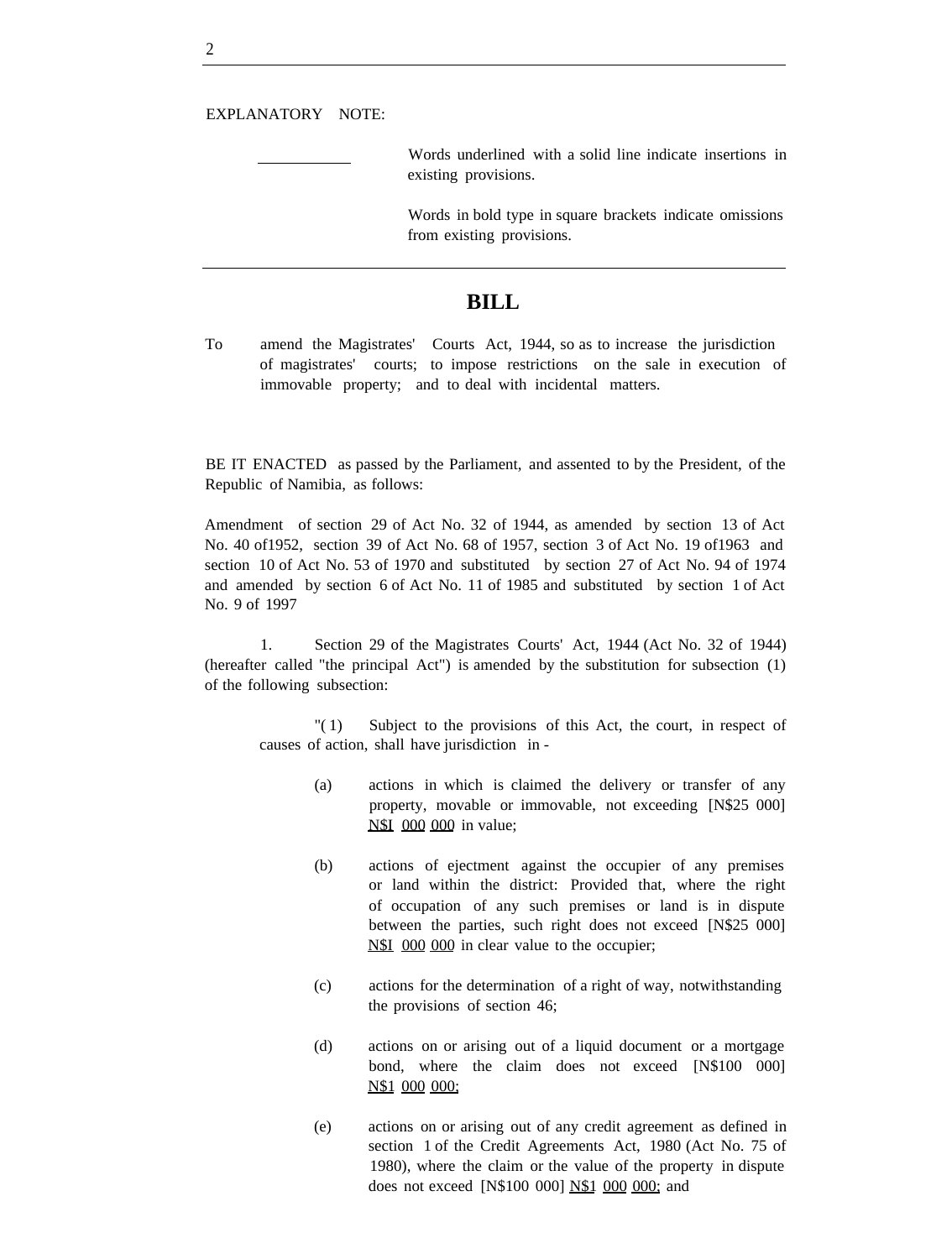(t) actions other than those already mentioned in this subsection, where the claim or the value of the matter in dispute does not exceed [N\$25 000] N\$500 000.".

Amendment of section 65E of Act No. 32 of 1944, as inserted by section 2 of Act No. 63 of 1976 and amended by section 6 of Act No.1 of 1999

2. Section 65E of the principal Act is amended in subsection (1) by the substitution for paragraph (a) of the following paragraph:

- "(a) that the judgment debtor has movable or immovable property which may be attached and sold in order to satisfy the judgment debt or any part thereof, the court may -
	- (i) subject to the provisions of section 66A, authorize the issue of a warrant of execution against such movable or immovable property or such part thereof as the court may deem fit; or
	- (ii) authorize the issue of such a warrant, together with an order in terms of section 73; or".

Amendment of section 66 of Act No. 32 of 1944, as amended by section 16 of Act No. 40 of 1952, section 3 of Act No. 63 of 1976 and section 31 of Act No.3 of 2003

3. Section 66 of the principal Act is amended in subsection (I) by the substitution for paragraph (a) of the following paragraph:

"(a) Whenever a court gives judgment for the payment of money or makes an order for the payment of money in instalments, such judgment, in case of failure to pay such money forthwith, or such order in case of failure to pay any instalment at the time and in the manner ordered by the court, shall be enforceable by execution against the movable property and, ifthere is not found sufficient movable property to satisfy the judgment or order, or the court, on good cause shown, so orders, then, subject to the provisions of section 66A, against the immovable property of the party against whom such judgment has been given or such order has been made.".

Insertion of section 66A in Act No.32 of 1944

4. The principal Act is amended by the insertion after section 66 of the following section:

"Restriction on sale in execution of immovable property

66A. (1) Notwithstanding anything to the contrary contained in this Act or in any other law, including the common law, no person shall sell any immovable property in execution of a judgement of a court unless the sale in execution is carried out under the authority of, and in accordance with, an order of the court issued where -

> (a) the court, upon return of service of process by the messenger 0 the court, is satisfied that the judgment debtor has insufficient movable property to satisfy the judgement debt;